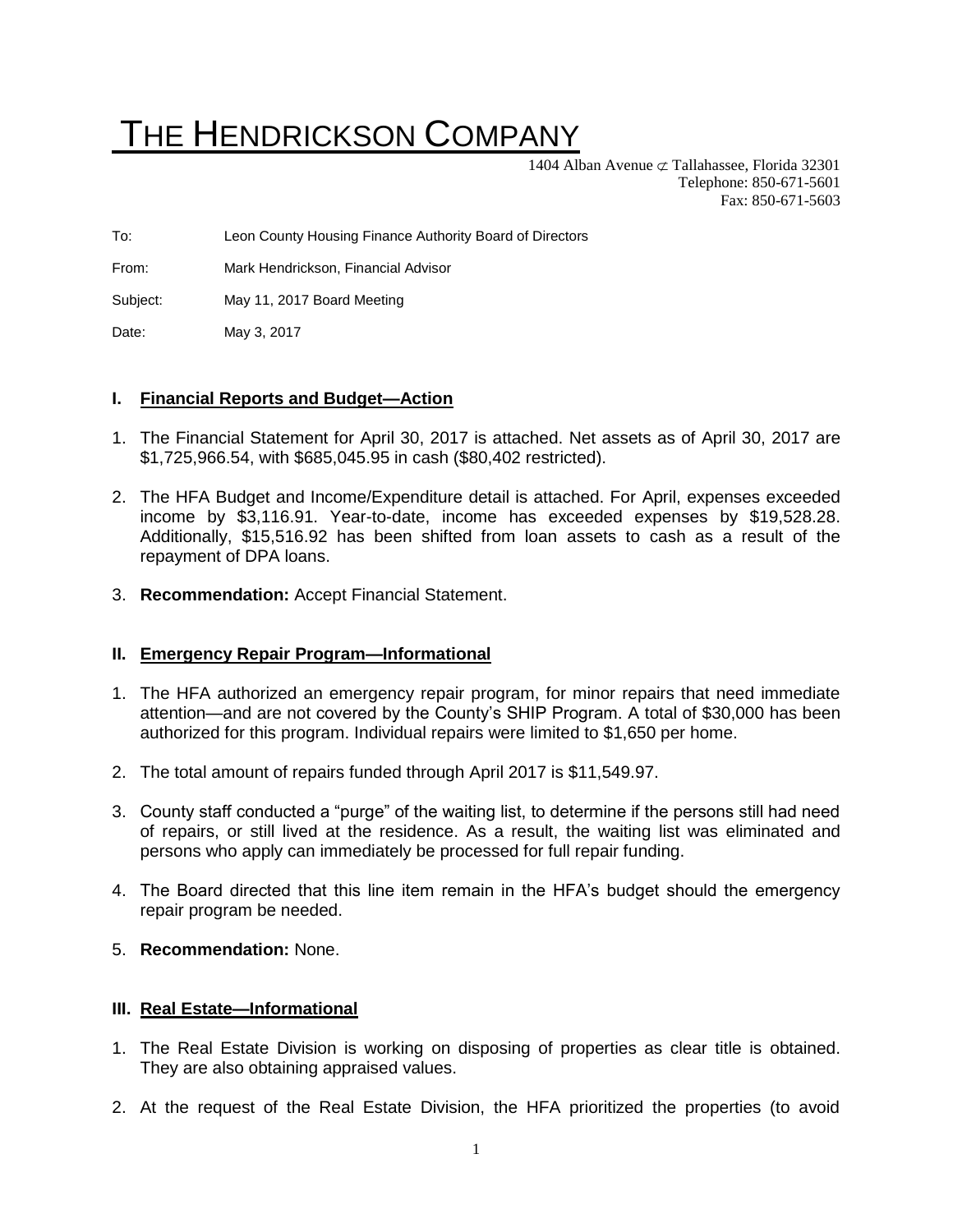spending more money obtaining clear title than the property's value). Ms. McGhin has been asked to evaluate potential price reductions to induce sales.

- 3. Mitzi McGhin reports:
	- 114 Osceola Street: Sold 8-29-16 for \$34,100, with net revenue to the HFA of \$32,577.
	- 723 Frankie Lane Drive: Sold 12-1-16 for \$12,000, with net revenue to the HFA of \$11,300.
	- 278 Oakview Drive: Sold 1-5-17 for \$27,300, with net revenue to the HFA of \$26,525.
	- 2109 Holton Street: Sold 2-15-17 for \$6,500, with net revenue to the HFA of \$4,800.
	- Calloway Street Lot: Sold 3-30-17 for \$5,900, with net revenue to the HFA of \$5,200.
	- For sale signs placed on properties in Crown Ridge, with appraisals due December 2. Several inquiries have been received, but no interest shown after being given sales price.
- 4. Therefore, the total revenues to the HFA are \$80,402.
- 5. Mr. Rigo researched whether the HFA could issue an RFP to procure a residential real estate broker for the properties. His research concluded that the County, as owner of the land, would need to issue any RFP related to the properties.
- 6. Mr. Rigo, Ms. McGhin, and Scott Ross are meeting May 5 to discuss strategies for marketing the properties, including considering the request from the HFA related to advertising the properties and utilizing a broker to market the properties. A report will be presented at the HFA meeting.
- 7. **Recommendation**: None.

.

# **IV. Future Role of HFA—Action**

- 1. On February 7, the BOCC passed amendments to the HFA's Ordinance, and an accompanying Resolution, that grant significant independence to the HFA.
- 2. The Finance Committee chaired by Mr. Gay met to begin planning for the transition. A detailed list of action items was discussed, with Mr. Gay providing recommendations on several items. The Action Plan (attached in the Board Packet), was approved by the HFA in April.
- 3. The Finance Committee met May 3, and considered amendments to the contract with The Hendrickson Company. The Committee recommends that the Board approve the changes (redline contract attached in the Board Packet).
- 4. The Committee asked Ms. Whitehurst to research if an RFP or RFQ was required for the HFA to select a bank for a checking account. Ms. Whitehurst will present her findings at the HFA meeting.
- 5. The Committee asked Ms. Whitehurst and Mr. Hendrickson to review the bylaws for any changes required by the transition, and to prepare a bylaw amendment for the June HFA meeting creating a Board Officer position of Treasurer.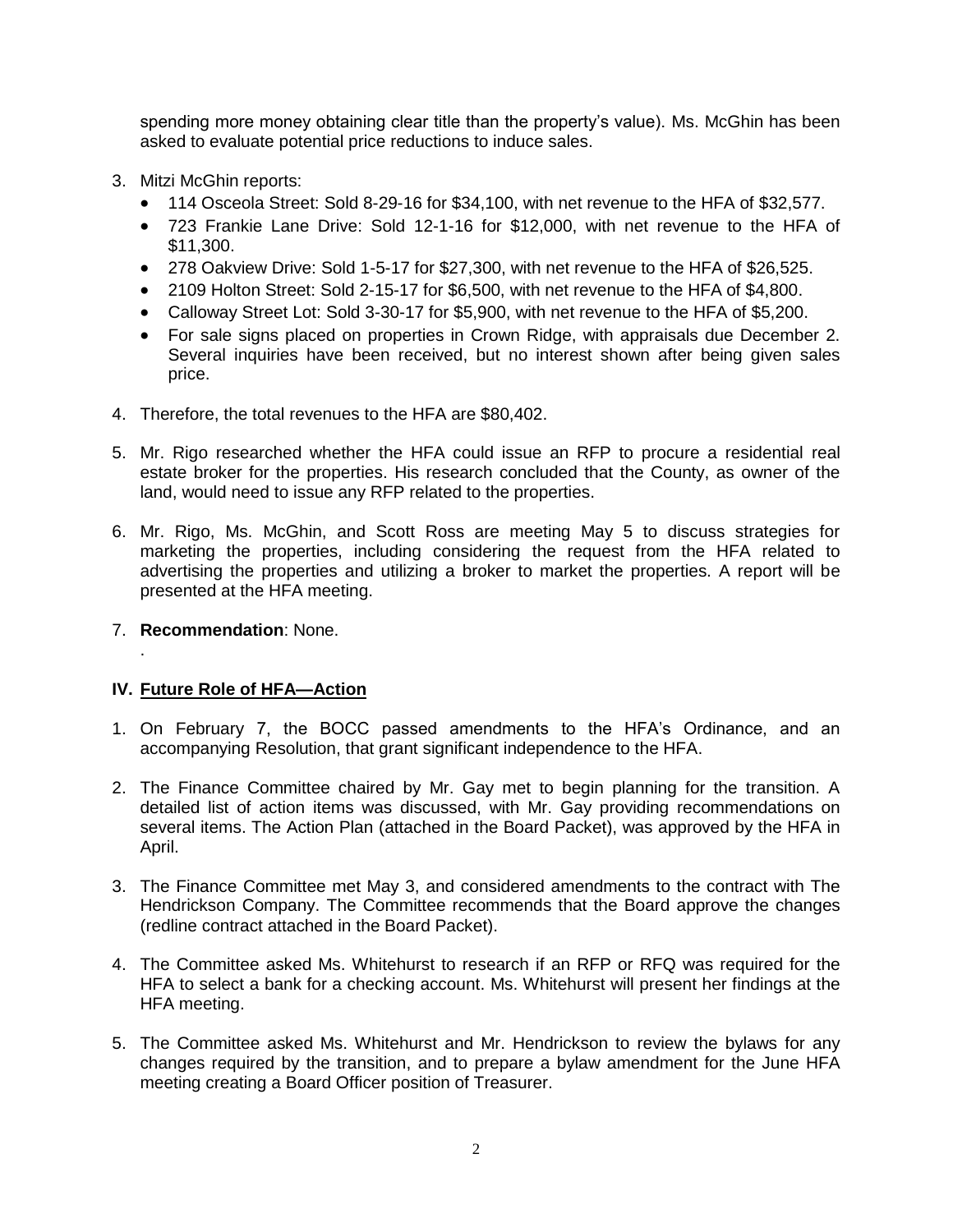- 6. The Committee asked Mr. Hendrickson and Ms. Leigh to research options for records retention.
- 7. The Committee asked Mr. Hendrickson and Ms. Leigh to research the existing Board insurance policy to determine if any changes were required by the transition.
- 8. A general summary of the Action Plan:
	- HFA to adopt its own budget in September
	- HFA to establish checking account and investment account with SBA Prime Fund, for transfer of funds and responsibilities on October 1
	- Accounting system using QuickBooks online to be established
	- Proper financial controls to be established, using combination of Mr. Gay, the FA, and the Board
	- General administrative duties and developer/citizen inquiries to be handled by FA
	- General Counsel and FA to develop proposed procurement and travel policies
	- Auditor to be hired in time to audit FY 17-18 HFA financials. RFQ to be designed after consultation with County on proper format for coordination with County audit.
	- "Evergreen" calendar to be established for action to make sure all functions performed when required
	- Need to establish HFA mailing address and system for retention of public records (and establish custodian of those records)
	- Finance Committee to meet again to evaluate all implementation recommendations
- 9. Some initial information on implementation:
	- County Attorney advises that they cannot serve as mailing address/public records custodian for the HFA because they are not HFA counsel
	- Request has been made to Lamarr Kemp as to willingness of County to serve as mailing address for the HFA and to be custodian of public records—and any proposed cost. Other options are the FA and the General Counsel.
	- Inquiry made to Lamarr Kemp on whether County wishes to continue Emergency Repair Program. If yes, a contract will need to be drafted so that the HFA has audit protection for any payments made for the program (client eligibility, income or other certifications, selection of contractors, inspection of work, and payment process)'
- 10. **Recommendation**: Consider recommendations of Finance Committee and proposed amendments to FA contract.

# **V. Legal Update**

- 1. The Board asked that a legal update be place on each agenda and FA memo.
- 2. **Recommendation**: None.

# **VI. Escambia Single Family—MCC's**

1. The Escambia HFA is moving forward to add MCC's to the program. This is a major improvement, as borrowers will now receive an annual federal tax credit in addition to the mortgage and DPA.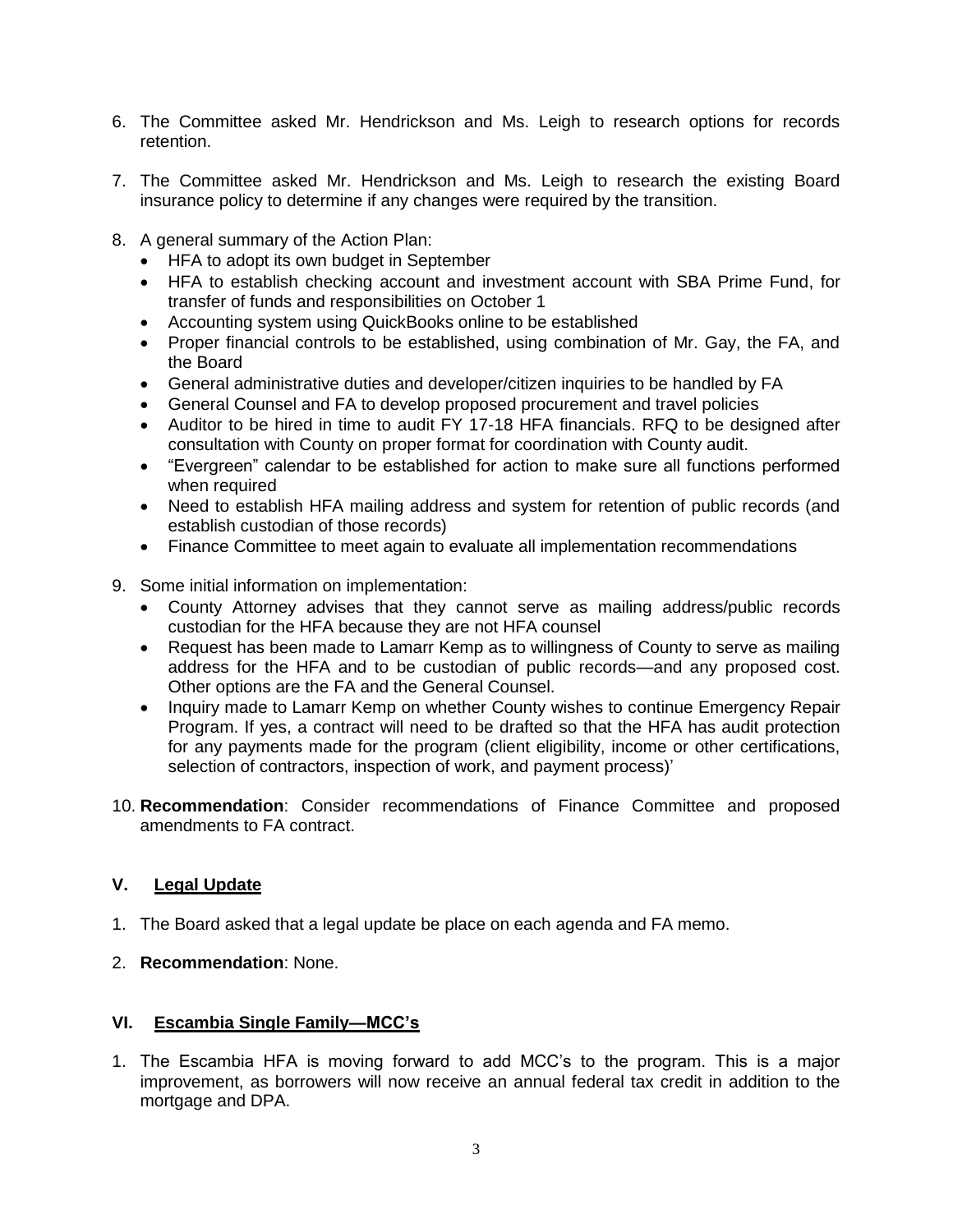- 2. **MCC Program: What Does it Mean to Home Buyer:** With an average loan of \$130,000 and a 4.375%/30 year mortgage, interest payments in Year  $1 = $5,645$ . With the 50% MCC rate that the HFA may choose, **the homebuyer would be able to claim a tax credit of the federal maximum of \$2,000 each year** (slightly declining after Year 9 as more of monthly payment is principal) until the home buyers sells or moves from the property. The MCC lowers net payments (monthly payments - \$2,000) to a level equivalent to a 2.1% mortgage rate.
- 3. To implement this, the MOU between the HFA's will need to be amended, and the Interlocal Agreement which expires in September will need to be renewed by the BOCC. Bond Counsel has reviewed both documents and recommends approval.
- 4. **Recommendations:** (1) Approve amended MOU, and (2) Recommend that BOCC approve amended Interlocal Agreement.

| <b>To-Do Item</b>                                                            | <b>HFA</b>   | <b>FA</b> | CAO      | <b>LK</b> | <b>LS</b> | <b>KR</b> | <b>Status</b>                         | <b>Completed</b> |
|------------------------------------------------------------------------------|--------------|-----------|----------|-----------|-----------|-----------|---------------------------------------|------------------|
| <b>Prior to October 2015 Meeting</b>                                         |              |           |          |           |           |           |                                       |                  |
| Set date for Stakeholders Meeting                                            | $\mathsf{X}$ |           |          |           |           |           | On hold                               |                  |
| October 2015                                                                 |              |           |          |           |           |           |                                       |                  |
| Research if old payoffs of DPA loans                                         |              | X         |          |           | X         |           | In process.                           |                  |
| came to HFA.                                                                 |              |           |          |           |           |           |                                       |                  |
| December 2016                                                                |              |           |          |           |           |           |                                       |                  |
| HFA to seek additional donations of                                          | $\times$     |           |          |           |           |           | In progress                           |                  |
| property from lending institutions. Mr.                                      |              |           |          |           |           |           |                                       |                  |
| Gay volunteered to draft letter and                                          |              |           |          |           |           |           |                                       |                  |
| provide lender contacts.                                                     |              |           |          |           |           |           |                                       |                  |
| <b>March 2017</b>                                                            |              |           |          |           |           |           |                                       |                  |
| The Board requested that an analysis                                         |              |           |          |           |           |           | Request for<br>update sent to         |                  |
| of the remaining properties and the                                          |              |           |          |           |           |           | Mitzi McGhin                          |                  |
| potential for price reductions be put on                                     |              |           |          |           |           |           |                                       |                  |
| an HFA agenda                                                                |              |           |          |           |           |           |                                       |                  |
| <b>April 2017</b>                                                            |              |           |          |           |           |           |                                       |                  |
| The Board directed Counsel and FA to                                         |              | X         |          |           |           | X         | Will be on June<br>agenda as part     |                  |
| bring back a proposed policy on                                              |              |           |          |           |           |           | of bylaws                             |                  |
| participation by Board members by                                            |              |           |          |           |           |           | amendments                            |                  |
| telephone.                                                                   |              |           |          |           |           |           | Mitzi McGhin &                        |                  |
| The Board requested that an analysis<br>the HFA placing an advertisement for |              |           |          |           |           |           | Dan Rigo                              |                  |
| the properties in the newspaper be                                           |              |           |          |           |           |           | meeting and will                      |                  |
| brought to the May HFA meeting for                                           |              |           |          |           |           |           | bring report to<br><b>HFA</b> meeting |                  |
| potential action.                                                            |              |           |          |           |           |           |                                       |                  |
| The Board requested that Mr. Rigo                                            |              |           | $\times$ |           |           |           | CAO                                   | Done             |
| research if the HFA could issue an                                           |              |           |          |           |           |           | researched &                          |                  |
| RFP for a residential realtor to market                                      |              |           |          |           |           |           | County must<br>issue RFP.             |                  |
| the properties                                                               |              |           |          |           |           |           |                                       |                  |

# **VII. To-Do List—Informational**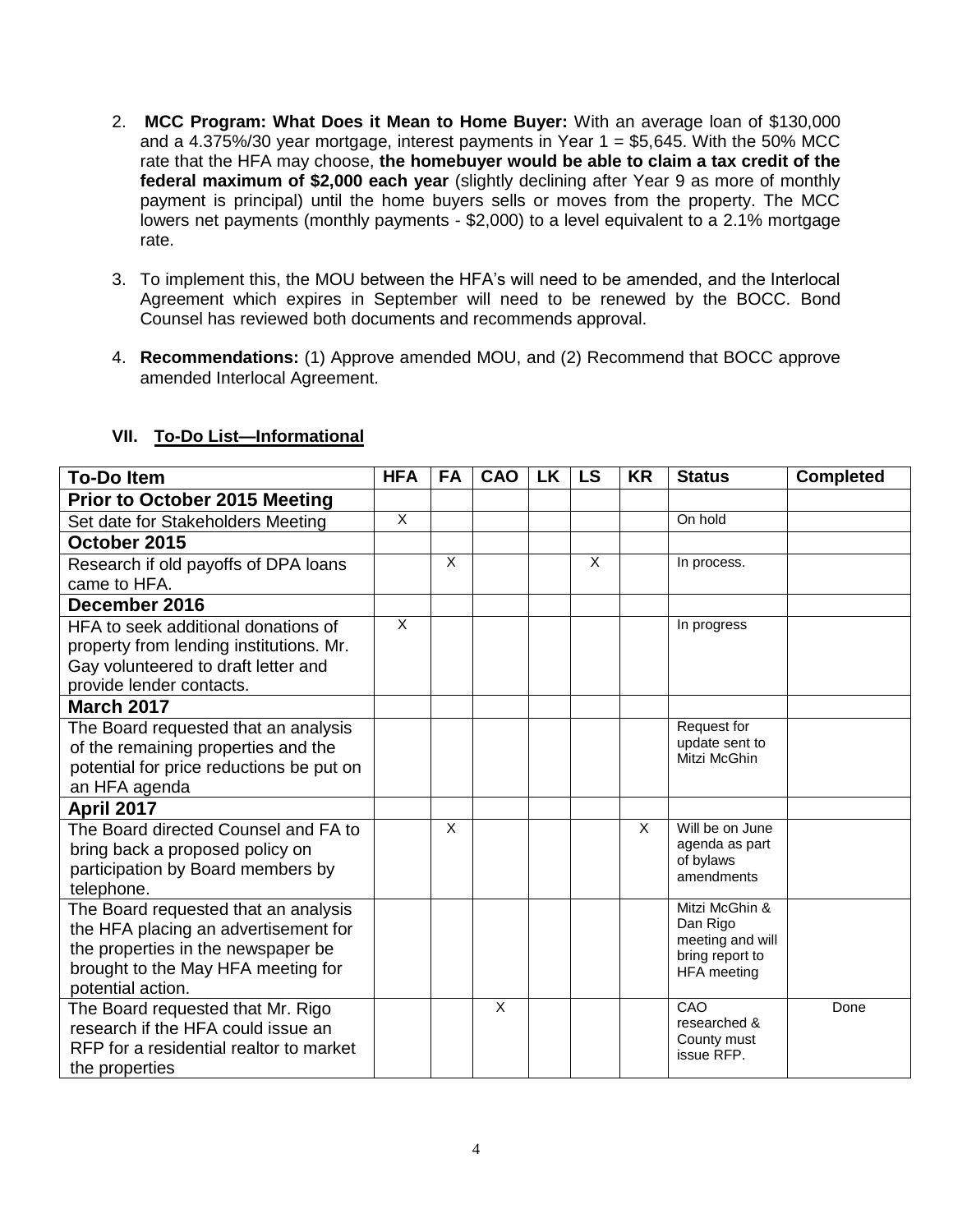## **VIII. State Legislative Update**

- 1. Meetings have been held in with, the Governor's Chief of Staff, the House Speaker, the Appropriations Chair in the Senate, and key Appropriations Committee staff.
- 2. The Doc Stamp Revenue Estimate was updated in March, and shows that \$295.9 million of new money will be available for appropriation in FY 17-18. The division is \$207.36 million in the Local Government Housing Trust Fund (SHIP) and \$88.54 million in the State Housing Trust Fund (SAIL and other FHFC programs).
- 3. The House and Senate conference committees have agreed on the final budget numbers:

|                                | <b>GOVERNOR</b> | <b>SENATE</b>            | <b>HOUSE</b>             | <b>FINAL BUDGET</b> |
|--------------------------------|-----------------|--------------------------|--------------------------|---------------------|
| <b>SAIL</b>                    | \$10,000,000    | In Proviso               |                          |                     |
| <b>Housing for</b>             |                 | \$10,000,000 in          | \$10,000,000 in          |                     |
| <b>Developmentall</b>          |                 | recurring budget         | recurring budget         |                     |
| y Disabled                     |                 |                          |                          |                     |
| <b>FHFC</b>                    |                 | \$27,500,000             |                          |                     |
| <b>Line 2225</b>               |                 |                          |                          |                     |
| <b>SHIP</b>                    | \$34,000,000    | \$120,900,000            | \$30,000,000             |                     |
| <b>Line 2226</b>               |                 |                          |                          |                     |
| <b>Homeless</b>                |                 | \$4,000,000 in recurring | \$4,000,000 in recurring |                     |
|                                |                 | budget                   | budget                   |                     |
| <b>Training</b>                |                 | In proviso               |                          |                     |
| <b>TOTAL</b><br><b>HOUSING</b> | \$44,000,000    | \$162,400,000            | \$44,000,000             |                     |
| <b>SHTF SWEEP</b>              | \$64,000,000    | \$50,000,000             | \$67,000,000             |                     |
| <b>LGHTF</b><br><b>SWEEP</b>   | \$160,000,000   | \$80,000,000             | \$157,000,000            |                     |
| <b>TOTAL</b>                   | \$224,000,000   | \$130,000,000            | \$224,000,000            |                     |
| <b>SWEEP</b>                   |                 |                          |                          |                     |
| <b>Section 61</b>              |                 |                          |                          |                     |
| House $& 71$                   |                 |                          |                          |                     |
| <b>Senate</b>                  |                 |                          |                          |                     |
| <b>Unallocated</b>             | \$14,540,000    | \$1,040,000              | \$11,540,000             |                     |
| <b>SHTF</b>                    |                 |                          |                          |                     |
| <b>Unallocated</b>             | \$13,360,000    | \$2,460,000              | \$16,360,000             |                     |
| <b>LGHTF</b>                   |                 |                          |                          |                     |

# Appropriation of Housing Trust Fund Monies

**Senate Proviso/Back of the Bill for FHFC**

\$10 million for person with developmental disabilities

Acknowledges that \$111.0 million of Guarantee Fund monies to be spent on SAIL. This section 67 of budget is not required, as FHFC can expend this money without appropriation.

Requires at least 50% of funds to be spent on SAIL

\$40 million of SAIL/Guarantee Fund monies for Workforce Housing

\$100,000 for Affordable Housing Workgroup

#### **Senate Proviso for SHIP**

20% for Special Needs

Including the \$4 million in recurring, a total of \$5 million for the homeless through DCF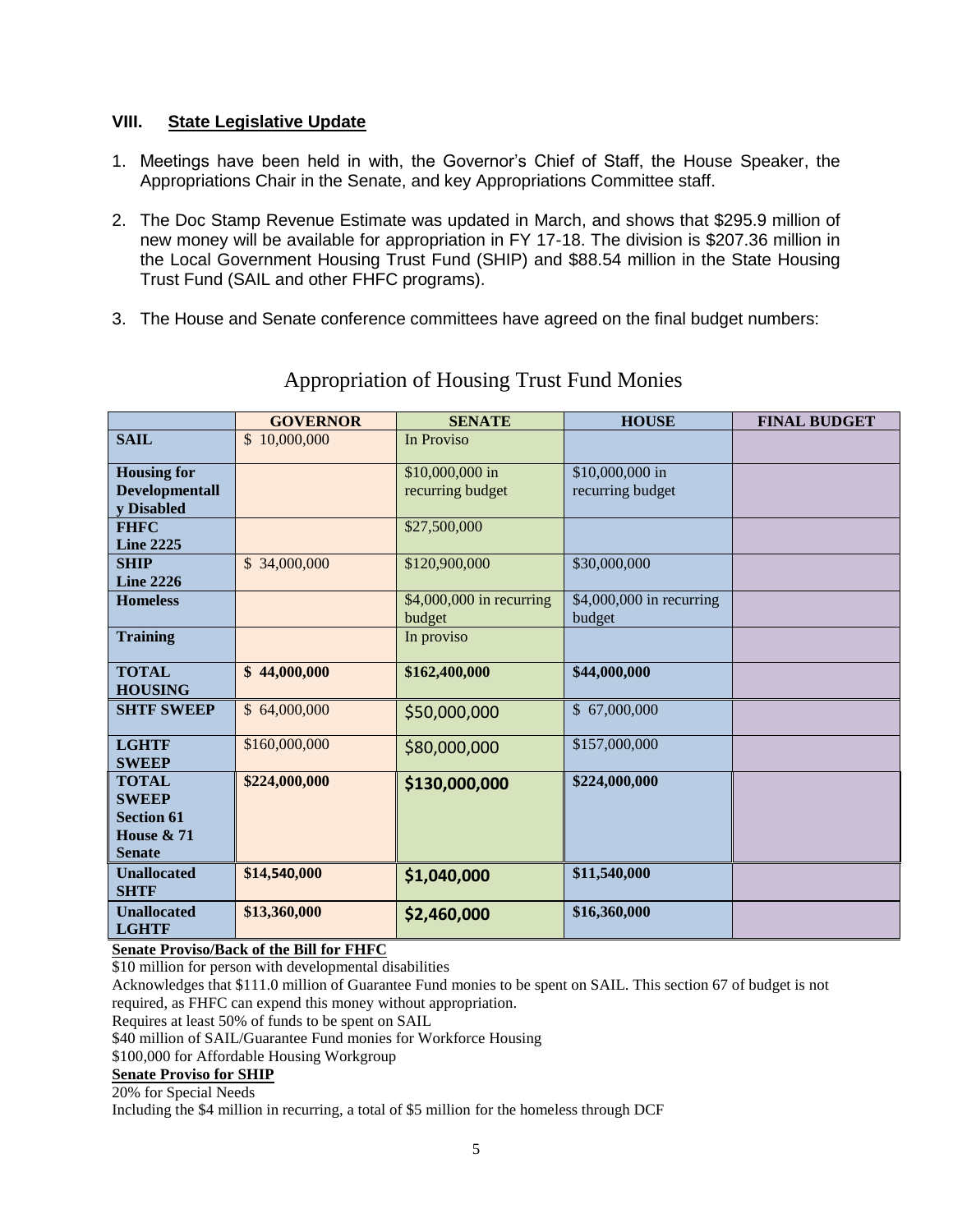\$200,000 for DEO homeless training \$500,000 for Catalyst \$75,000 to Florida Supportive Housing Coalition for Special Needs and Homeless Training

#### **House Back of the Bill for SAIL**

\$75.25 million of SAIL funding from Guarantee Fund (Section 55)

### **House Proviso for SHIP**

Additional \$35.75 million of SHIP funding from Guarantee Fund (Section 55) \$200,000 for DEO homeless training

| <b>Additional Homeless Funding</b> |                               |           |                             |            |  |
|------------------------------------|-------------------------------|-----------|-----------------------------|------------|--|
| Item                               | Amount                        | Line Item | Source                      | Agency     |  |
| <b>Challenge Grants</b>            | \$5,000,000 Senate            | 342       | Grants & Donations TF-      | <b>DCF</b> |  |
|                                    | \$3,800,000 House             |           | comes from SHIP             |            |  |
| <b>Federal Emergency</b>           | \$6,203,876 in both House &   | 343       | Federal Grants TF & Welfare | <b>DCF</b> |  |
| <b>Shelter Grant Program</b>       | Senate                        |           | <b>Transition TF</b>        |            |  |
| <b>Homeless Housing</b>            | \$4,075,000 Senate            | 344       | <b>GR</b>                   | <b>DCF</b> |  |
| <b>Assistance Grants</b>           | \$2,840,800 House             |           |                             |            |  |
| Homeless Housing                   | \$100,000 from line 344 for   |           |                             | <b>DCF</b> |  |
| <b>Assistance Grants:</b>          | Love in Action & Hope         |           |                             |            |  |
| Senate Proviso                     | Homeless Shelter              |           |                             |            |  |
| <b>Homeless Housing</b>            | \$500,000 from line 344 for   |           |                             | <b>DCF</b> |  |
| <b>Assistance Grants:</b>          | Comprehensive Emergency       |           |                             |            |  |
| Senate Proviso                     | Services Center serving Leon, |           |                             |            |  |
|                                    | Franklin and Gadsden          |           |                             |            |  |
|                                    | Counties                      |           |                             |            |  |
| Homeless Housing                   | \$140,800 from line item 344  |           |                             |            |  |
| <b>Assistance Grants:</b>          | for Citrus Health Network     |           |                             |            |  |
| House Proviso                      | Safe Haven\ for Homeless      |           |                             |            |  |
|                                    | Youth                         |           |                             |            |  |
| Pasco County Homeless              | \$1,000,000                   | 358A      | <b>GR</b>                   | <b>DCF</b> |  |
| Navigation Center:                 |                               |           |                             |            |  |
| Senate Proviso                     |                               |           |                             |            |  |
| Rapid Rehousing                    | \$500,000                     | 2224M     | <b>SEED</b>                 | <b>DEO</b> |  |
| Program: Senate Proviso            |                               |           |                             |            |  |
| <b>Tarpon Springs Hope</b>         | \$200,000                     | 2224M     | <b>SEED</b>                 | <b>DEO</b> |  |
| Center: Senate Proviso             |                               |           |                             |            |  |
| Tampa-Hillsborough                 | \$1,000,000                   | 2224M     | <b>SEED</b>                 | <b>DEO</b> |  |
| <b>Community Housing</b>           |                               |           |                             |            |  |
| <b>Solutions Center: Senate</b>    |                               |           |                             |            |  |
| Proviso                            |                               |           |                             |            |  |

| <b>Other Member Projects</b> |             |           |                        |            |  |
|------------------------------|-------------|-----------|------------------------|------------|--|
| Item                         | Amount      | Line Item | Source                 | Agency     |  |
| Neighborworks Florida        | \$500,000   | 2224M     | <b>SEED</b>            | <b>DEO</b> |  |
| Collaborative: Senate        |             |           |                        |            |  |
| <b>Proviso</b>               |             |           |                        |            |  |
| <b>Building Homes for</b>    | \$1,000,000 | 2226L     | <b>SEED</b>            | <b>DEO</b> |  |
| Heroes: Senate Proviso       |             |           |                        |            |  |
| Building Homes for           | \$1,000,000 | 2224M     | <b>General Revenue</b> | <b>DEO</b> |  |
| Heroes: House Proviso        |             |           |                        |            |  |
|                              |             |           |                        |            |  |